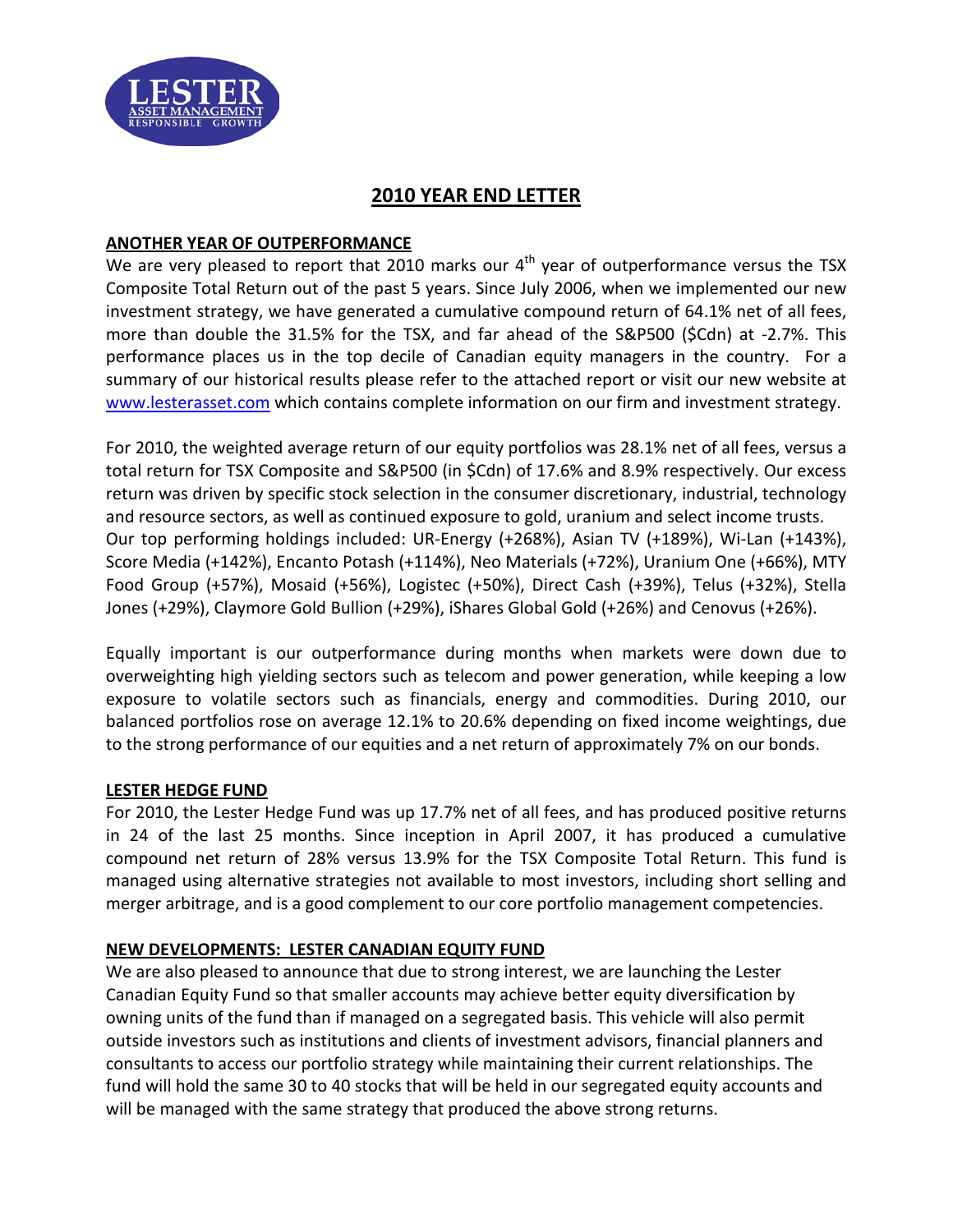### **THE NEXT FIVE YEARS**

The following represents our macro views of the world over the next half decade, which for now warrants little change from our current investment stance which has served us well thus far:

### **Euro-mare**

The sovereign debt crisis in Europe continues to dominate headlines and rightfully so. From the US\$300 billion bail-out of Greece and Ireland, to concerns that Portugal, Spain, Italy and Belgium are next, a dangerous game of debt dominos is taking place. The failure of politicians to police cheating member countries and their impotence in enforcing rules on the 16 that joined the EU is finally starting to haunt them. The use of a common currency by radically different and independently governed economies to facilitate free-trade among them is in jeopardy. Despite Merkel and Sarkozy's reassurances, frustration in Germany and unrest in France are putting the viability of the Euro in doubt. While the productive Germans are benefiting from a common market and a declining Euro, they refuse to foot the bill for the mismanagement of others. The French, mired in an inefficient bureaucracy, refuse to make any sacrifice in their quality of life.

With over US\$500 billion in Spanish and Italian debt coming due for refinancing in early 2011, and risk premiums rising throughout Europe, the possibility of default is real. European banks, which passed flawed "stress tests" with flying colors in 2009, are at risk of having to take massive write-downs on sovereign debt and be bailed-out, with unknown repercussions on the global financial system. Authorities in Europe are increasingly of the view that no bank should be too big to fail which will surely force further bank regulation and put more pressure on shareholders and bondholders to bear the risk of failure, rather than taxpayers. Like Japan, with extreme debt levels, an aging population and a shrinking share of the world economy, the Euro Zone is in for an inevitable and painful restructuring and is a market best avoided for now.

#### **The US: Postponing the Day of Reckoning**

If problems in Europe weren't so serious, investors would be focusing more on the US. Like an airplane running low on fuel but carrying an increasingly heavy load, the US is still coasting for now, yet continues to flirt with disaster. Despite record low interest rates, a 2<sup>nd</sup> round of US\$600 billion in quantitative easing (QE2), and a trillion dollars in stimulus, no progress has been made in reducing the real unemployment rate which now stands at 21 million Americans (14.5 million that are looking for work plus 6.5 million that have given up)*.* The situation will only worsen as cash-strapped state and local governments slash spending. Housing prices have now fallen 26% from their peak, surpassing the decline during the Great Recession, while continuing foreclosures are increasing the inventory of unsold homes (over 2 years worth of supply). One in seven, or 44 million, Americans are now living in poverty, and while the savings rate is rising, it is not translating into higher retail sales as US consumers continue to hoard cash and pay down debt.

Like the Japanese have attempted many times before, and despite the US government's denial, quantitative easing (or the buying of bonds by the government in order to lower long term interest rates) is really meant to lower the currency and generate higher inflation. A lower dollar assists US exporters, and a little "import inflation" helps avoid the deflation that is so feared.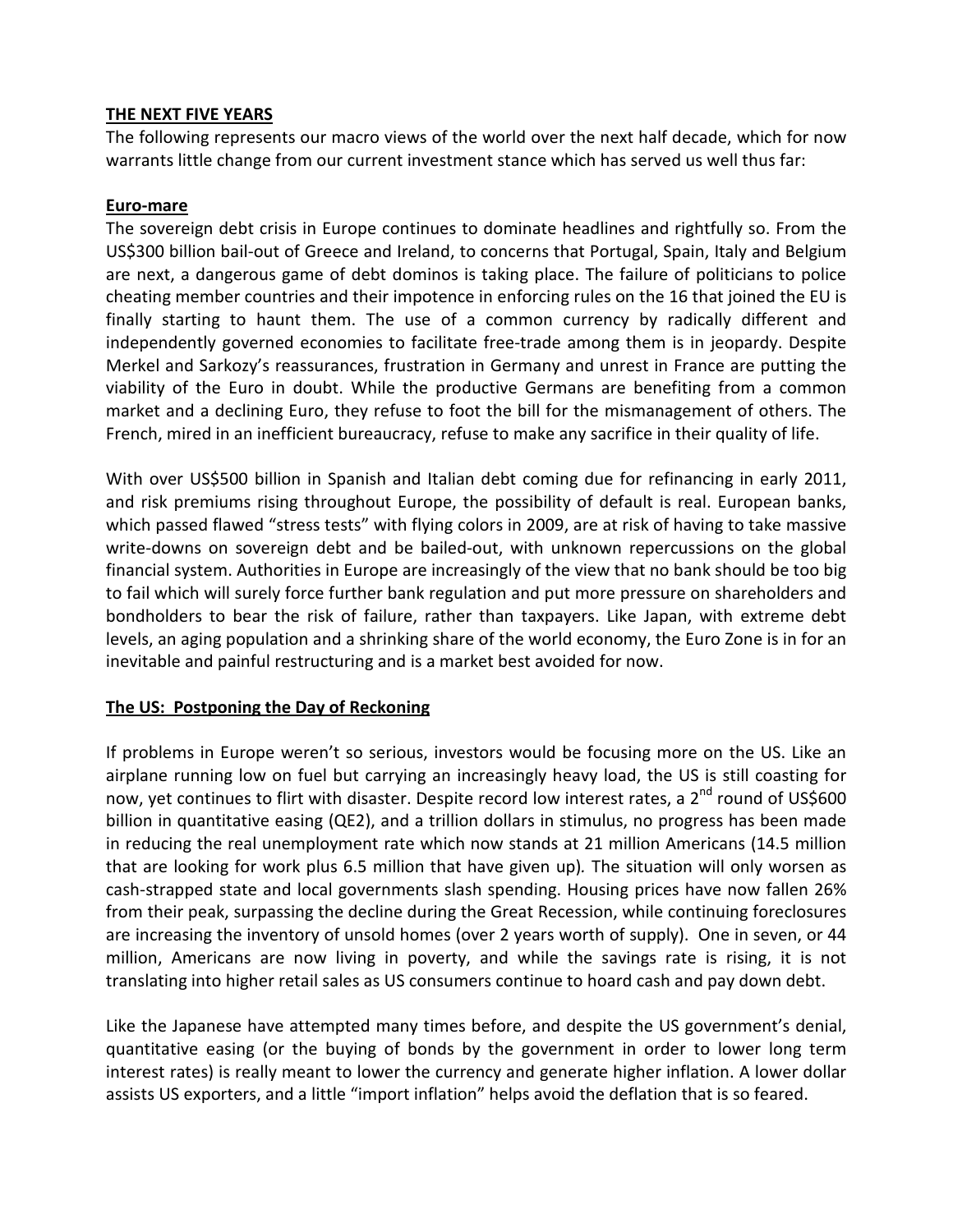However, reality is quite different. Since announcing QE2, 10-year US treasury yields have actually risen from around 2.5% to over 3.25% (a phenomenon falsely attributed to the assumption that extended Bush-era tax cuts will strengthen the economy). Also, when factoring out the impact of the residential real estate crisis (a sector that is clearly in deflation and represents a large part of Americans' net worth), Consumer Price Inflation is estimated to be closer to 5% in the US\* *(Boeckh Investment Letter, Volume 2.19, December 6, 2010)*. This suggests that despite QE2, rising yields are signaling that the market is concerned with rising inflation expectations and/or rising risk premiums on US government debt.

Finally, in a world of competitive devaluations, where nearly every country is trying to protect its exports by either intervening in foreign exchange markets to prevent its currency from appreciating (Japan and Brazil) or pegging its currency to the US dollar (China and most other Asian countries), the US isn't able to devalue its money fast enough to boost exports or deflate its ballooning debt. Unlike the UK which is tackling its problems head on, political constipation in the US is postponing its day of reckoning. It appears that the US is headed for a prolonged period of "stagflation", nagging unemployment in a stagnant economy coupled with rising inflation.

#### **Staying Close to Home**

In light of the preceding, we advocate, as we have been for nearly 5 years now, investing close to home. Foreign investors seem to agree and see Canada as a safe haven having purchased (net of sales) a record \$56 billion in government bonds during the first 10 months of 2010. Despite the Bank of Canada having now stopped raising interest rates and the Loonie finally breaching parity (both which we forecasted), the Canadian dollar will remain a strong currency in a developed world that badly needs to restructure its finances. The Euro, if it survives, along with the US dollar and Japanese Yen, will continue their gradual debasement versus the currencies of more soundly managed and commodity rich countries as well as versus hard assets such as oil and gold.

Commodity prices will continue to rise in US dollar terms, having as much to do with a declining Greenback than supply/demand imbalances. China, the price driver of most commodities due to it being such a large marginal buyer, continues to raise interest rates, tighten capital requirements for banks and revalue the Yuan in small doses, in a bid to slow its growth and tame inflation causing commodity prices to remain highly volatile. Emerging countries, while having better growth potential, remain subject to political risk, murky accounting, "risk-on risk-off" hot money flows, illiquid and volatile markets (China had one of the worst performing stock markets in 2010 down 15%), and currency manipulation. From a purely Canadian perspective, the next 10 years could be another lost decade for investors adventuring too deeply into foreign markets. By all means, take as many holidays abroad as you can afford, but stay invested at home !

#### **In Summary**

Interest rates will remain low and continue to provide liquidity to the stock market. Huge amounts sitting in bond funds, which are vulnerable to rising rates, are slowly making their way back into equities which offer more attractive returns. Many corporations are full of cash and are seen to be less risky than governments. We therefore continue to favor investing in profitable domestic companies trading at low multiples or at attractive dividend yields, while maintaining a low exposure to volatile sectors such as financials and resources. In the fixed income market, we continue to look for value among corporate bonds with maturities of less than 10 years.